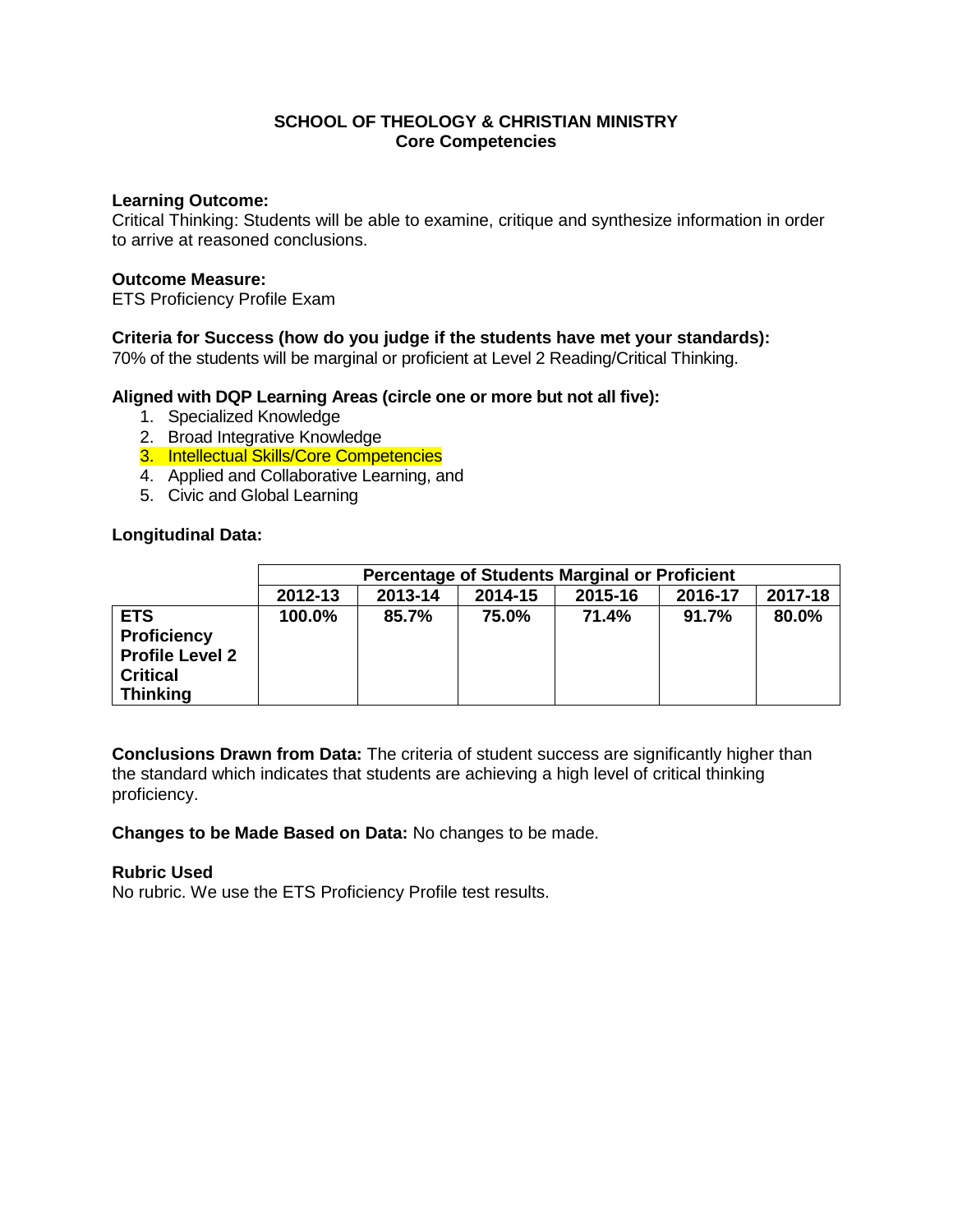## **SCHOOL OF THEOLOGY & CHRISTIAN MINISTRY Core Competencies**

#### **Learning Outcome:**

Written: Students will be able to effectively express ideas and information to others through written communication.

#### **Outcome Measure:**

ETS Proficiency Profile Exam

### **Criteria for Success (how do you judge if the students have met your standards):**

70% of the students will be marginal or proficient at Level 2 Writing.

#### **Aligned with DQP Learning Areas (circle one or more but not all five):**

- 1. Specialized Knowledge
- 2. Broad Integrative Knowledge
- 3. Intellectual Skills/Core Competencies
- 4. Applied and Collaborative Learning, and
- 5. Civic and Global Learning

#### **Longitudinal Data:**

|                                                                       | <b>Percentage of Students Marginal or Proficient</b>           |       |       |       |       |       |  |  |
|-----------------------------------------------------------------------|----------------------------------------------------------------|-------|-------|-------|-------|-------|--|--|
|                                                                       | 2017-18<br>2013-14<br>2012-13<br>2015-16<br>2016-17<br>2014-15 |       |       |       |       |       |  |  |
| <b>ETS</b><br><b>Proficiency</b><br><b>Profile Level 2</b><br>Writing | 100.0%                                                         | 85.7% | 75.0% | 85.7% | 83.3% | 80.0% |  |  |

**Conclusions Drawn from Data:** The criteria of student success are significantly higher than the standard which indicates that students are achieving a high level of writing proficiency.

**Changes to be Made Based on Data:** No changes needed.

#### **Rubric Used**

No rubric. We use the ETS Proficiency Profile test results.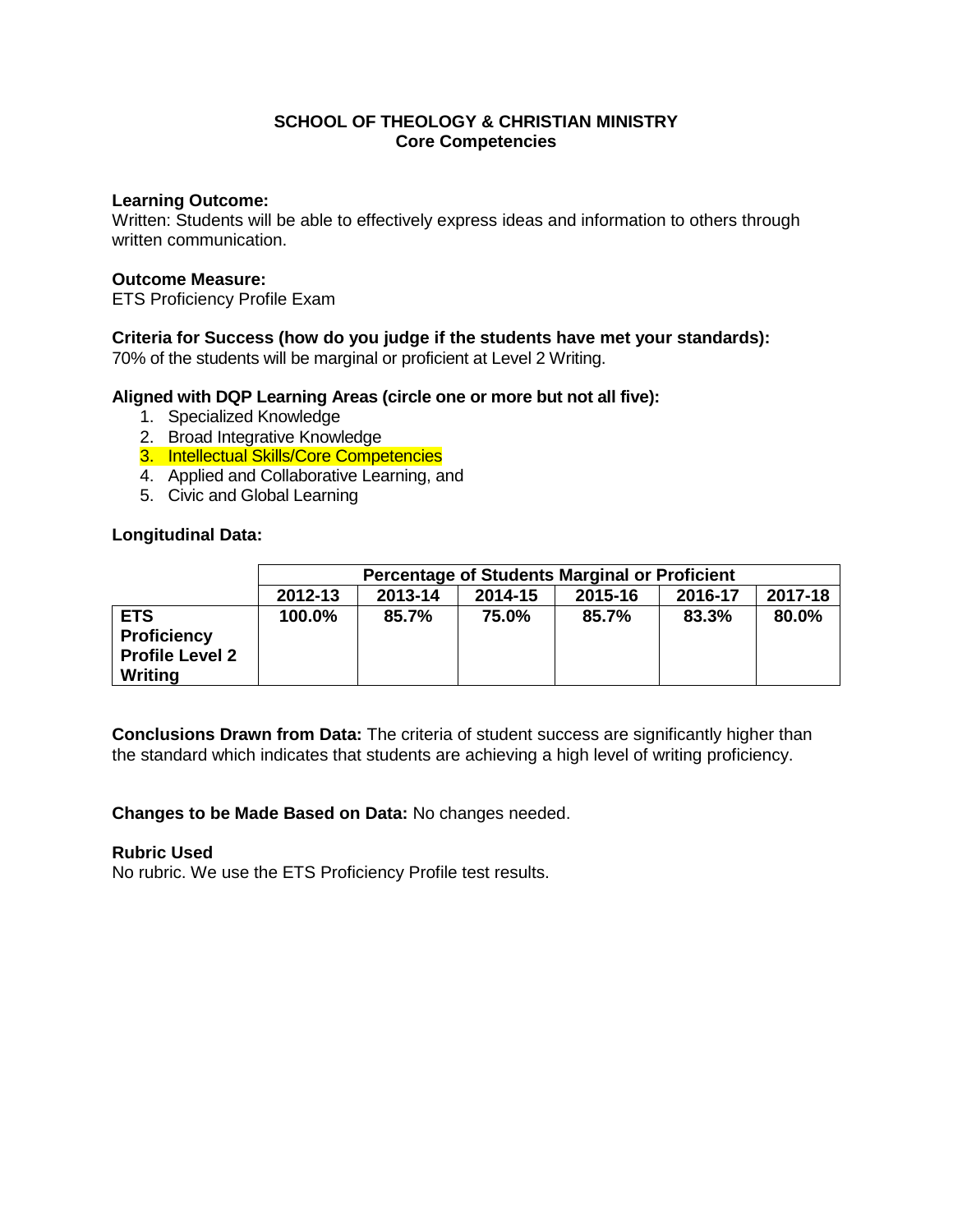# **SCHOOL OF THEOLOGY & CHRISTIAN MINISTRY Core Competencies**

#### **Learning Outcome:**

Quantitative Reasoning: Students will be able to solve problems that are quantitative in nature.

#### **Outcome Measure:**

ETS Proficiency Profile Exam

#### **Outcome Measure:**

ETS Proficiency Profile Exam

#### **Criteria for Success (how do you judge if the students have met your standards):**

70% of the students will be marginal or proficient at Level 2 Math.

#### **Aligned with DQP Learning Areas (circle one or more but not all five):**

- 1. Specialized Knowledge
- 2. Broad Integrative Knowledge
- 3. Intellectual Skills/Core Competencies
- 4. Applied and Collaborative Learning, and
- 5. Civic and Global Learning

#### **Longitudinal Data:**

|                                                                           | <b>Percentage of Students Marginal or Proficient</b>           |       |       |       |       |       |  |  |
|---------------------------------------------------------------------------|----------------------------------------------------------------|-------|-------|-------|-------|-------|--|--|
|                                                                           | 2017-18<br>2012-13<br>2013-14<br>2015-16<br>2016-17<br>2014-15 |       |       |       |       |       |  |  |
| <b>ETS</b><br><b>Proficiency</b><br><b>Profile Level 2</b><br><b>Math</b> | 75.0%                                                          | 71.4% | 75.0% | 85.7% | 75.0% | 80.0% |  |  |

**Conclusions Drawn from Data:** The criteria of student success are higher than the standard which indicates that students are achieving a math proficiency.

**Changes to be Made Based on Data:** Given that the percentages were lower than last year, we need to monitor this proficiency to ensure we are not continuing this decline.

#### **Rubric Used**

No rubric. We use the ETS Proficiency Profile test results.

# **SCHOOL OF THEOLOGY & CHRISTIAN MINISTRY**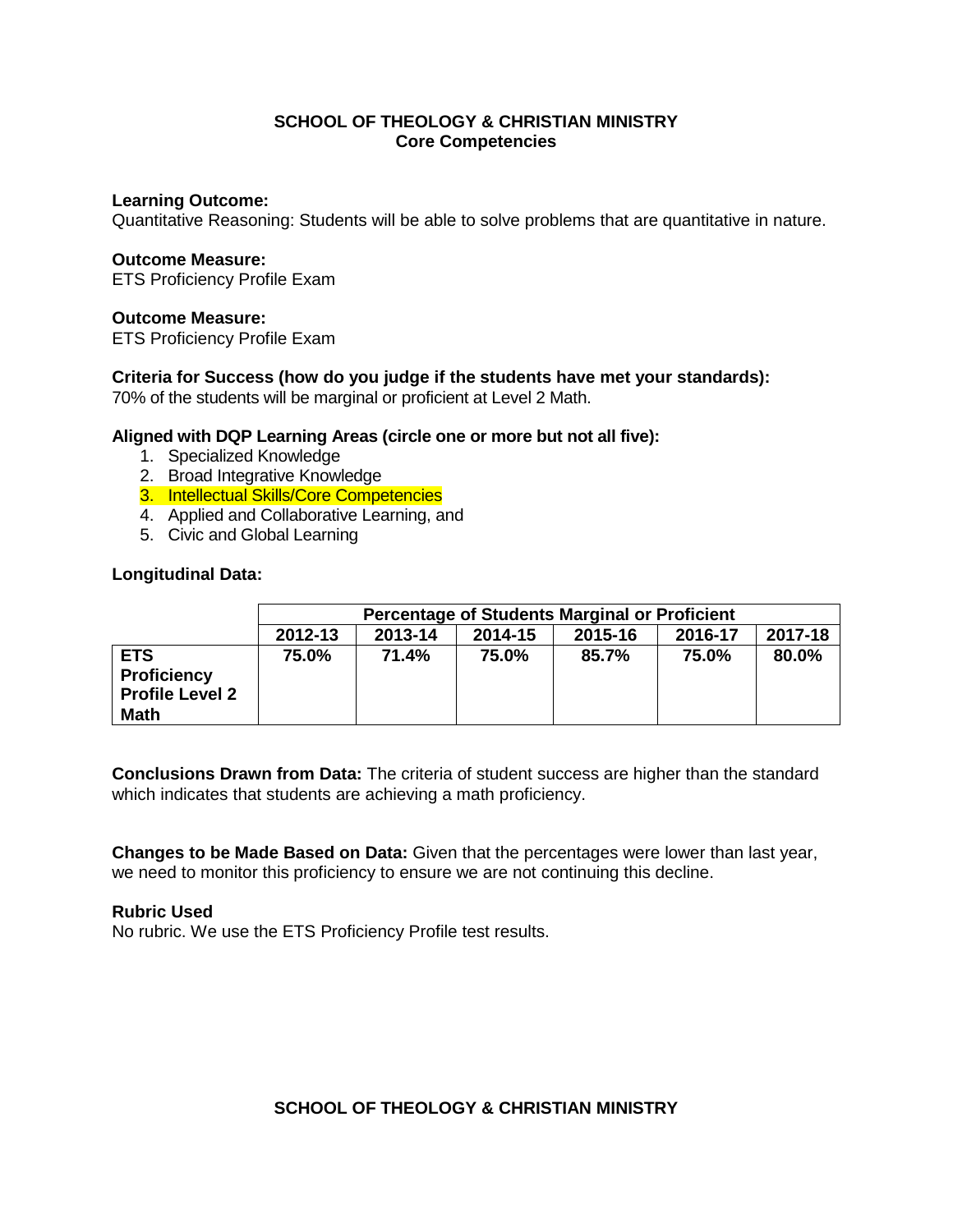## **Core Competencies**

### **CMI 300 Teaching and Preaching the Bible**

**Course Description: Students will examine the teaching and preaching offices of the Church. Students will learn how the essentials of biblical interpretation (hermenuetics and exegetical method) theology, and an understanding of the "social location" of the local congregation are essential for effective preaching and teaching.** 

#### **Learning Outcome:**

Oral Communication: Students will be able to effectively express ideas and information to others through oral communication.

#### **Outcome Measure:**

**75% or more of students will receive a competent or higher score.** 

Students will preach a sermon before their peers, receive feedback from peers and professors and resubmit the sermon for final evaluation.

### **Criteria for Success (how do you judge if the students have met your standards):**

- 1. Sermons will be faithful to the themes and doctrines of biblical text
- 2. Sermons will follow a particular form of preaching
- 3. Sermons will be delivered with appealing vocal qualities
- 4. Sermons will include a call to deeper discipleship

|                        | Excellent<br>20<br>19<br>18 | Competent 17 16 15       | Needs Work 14<br>13 12                            |  |
|------------------------|-----------------------------|--------------------------|---------------------------------------------------|--|
| <b>General Content</b> | The sermon                  | The sermon shows basic   | The sermon was not<br>coherent or faithful to the |  |
|                        | demonstrates accurate       | understanding of the     |                                                   |  |
|                        | understanding of the        | sermon form and biblical | biblical text.                                    |  |
|                        | sermon form and biblical    | faithfulness             |                                                   |  |
|                        | faithfulness                |                          |                                                   |  |
|                        | 18<br>20<br>19              | 16 15<br>17              | 13<br>12<br>14                                    |  |
| Creativity and         | The sermon was well         | The sermon was           | The sermon was not well                           |  |
| Communication          | delivered, flowed easily    | adequately led,          | delivered, it did not flow                        |  |
|                        | and was appropriately       | generally flowed well    | easily, or was not                                |  |
|                        | crafted for the context     | and was generally        | appropriately crafted for                         |  |
|                        | of worship.                 | applicable for the       | the context of worship.                           |  |
|                        |                             | context of worship.      |                                                   |  |
|                        | 54                          | 3                        | 2 <sub>1</sub>                                    |  |
| Call to Action         | The sermon called the       | The sermon gave some     | The sermon did not include                        |  |
|                        | listeners to deeper         | suggestions for deeper   | a call to deeper                                  |  |
|                        | discipleship and action.    | discipleship and action. | discipleship or action.                           |  |

# **Aligned with DQP Learning Areas (circle one or more but not all five):**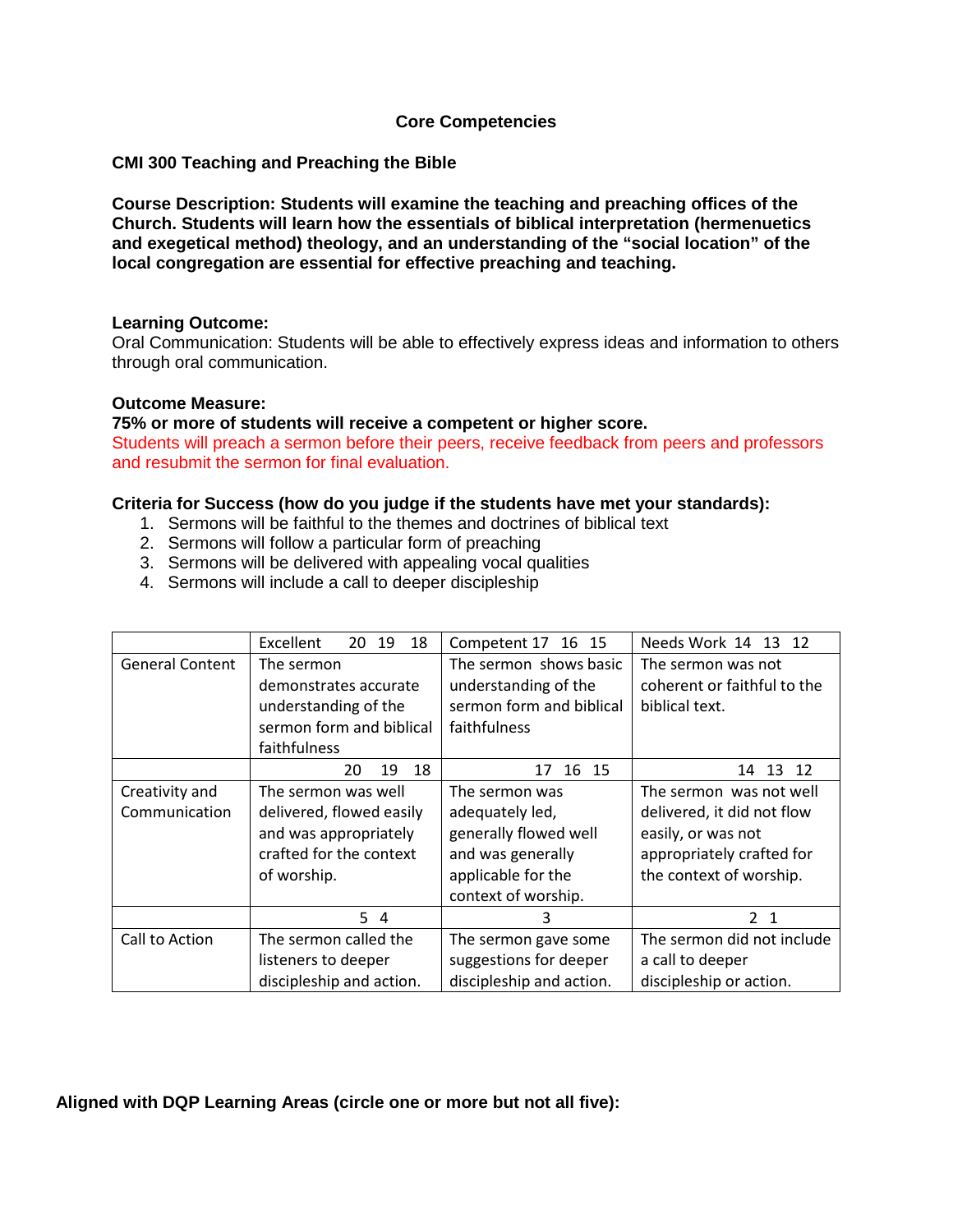- 1. Specialized Knowledge
- 2. Broad Integrative Knowledge
- 3. Intellectual Skills/Core Competencies
- 4. Applied and Collaborative Learning, and
- 5. Civic and Global Learning

### **Longitudinal Data:**

|                   | Percentage of Students Meeting or Exceeding Success Criteria |                                                                                                          |                                                                                        |       |          |  |  |
|-------------------|--------------------------------------------------------------|----------------------------------------------------------------------------------------------------------|----------------------------------------------------------------------------------------|-------|----------|--|--|
|                   | 2016-17                                                      | 2017-18<br>2018-19                                                                                       |                                                                                        | 2019- | $2020 -$ |  |  |
|                   |                                                              |                                                                                                          |                                                                                        | 20    | 21       |  |  |
| <b>Assessment</b> | N/A                                                          | CMI 400 was offered                                                                                      | CMI 300 was offered.                                                                   |       |          |  |  |
| <b>Tool</b>       | Course<br>not<br>offered                                     | 7 out of 8 or 87.5% of<br><b>Students were</b><br>competent or higher in<br>leading in morning<br>prayer | 17 of 20 or 85% of students<br>were competent of higher<br>in delivering their sermons |       |          |  |  |

## **Conclusions Drawn from Data:**

**Changes to be Made Based on Data: 2017 CMI 400** No changes to be made. The assignment adequately challenged students to learn to lead others in an oral form of worship with competence.

2018 CMI 300 The assignment adequately challenged students to preach in front of their peers with skill and competence.

# **SCHOOL OF THEOLOGY & CHRISTIAN MINISTRY Core Competencies**

#### **Learning Outcome:**

Information Literacy: Students will be able to access and cite information as well as evaluate the logic, validity, and relevance of information from a variety of sources.

## **Outcome Measure:**

Please complete. According to SoTCM's assessment plan, the outcome measure is designed for a signature assignment in a Philosophy course.